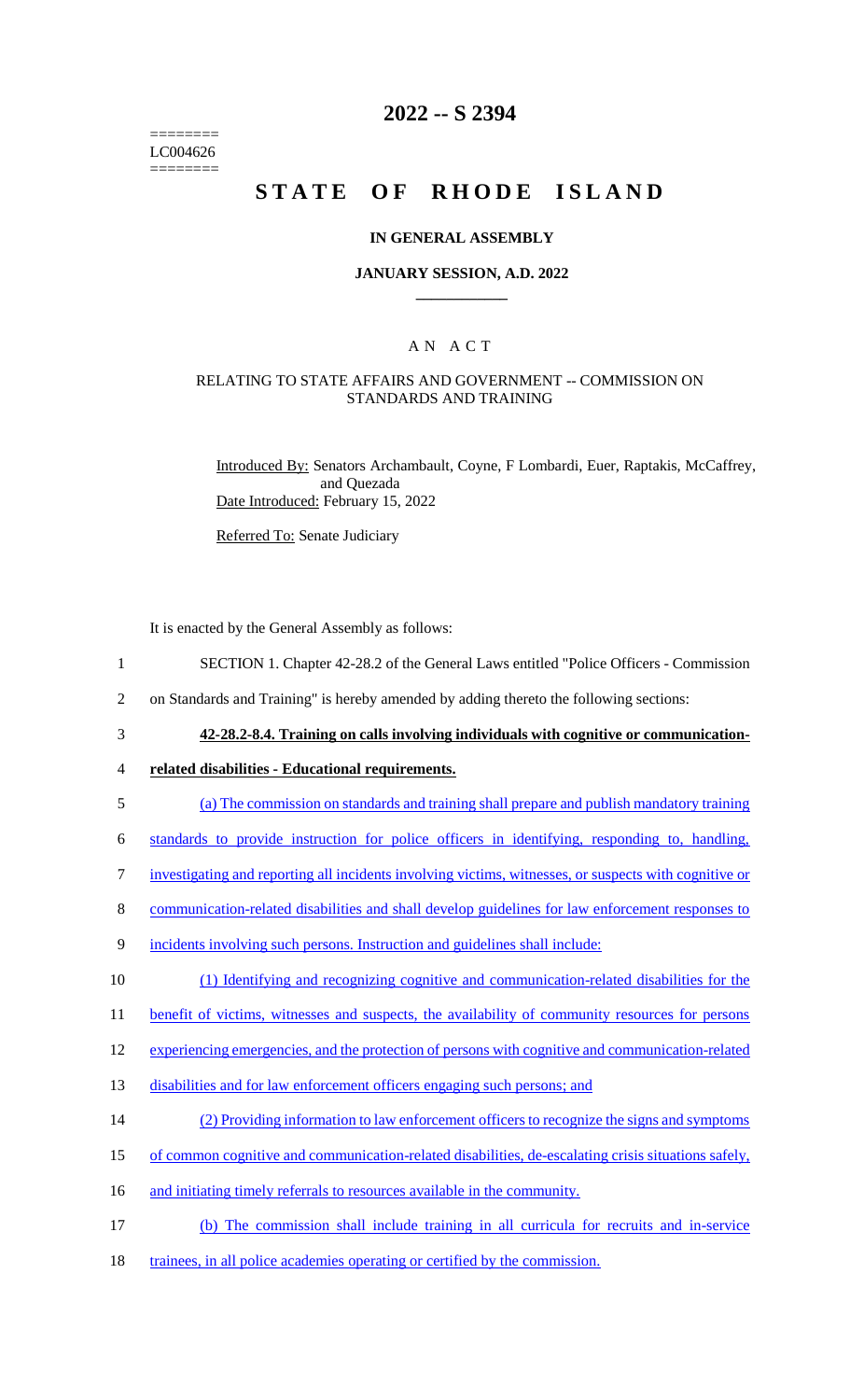| $\mathbf{1}$   | (c) All law enforcement trainees shall participate in the course of basic training for law           |
|----------------|------------------------------------------------------------------------------------------------------|
| $\overline{2}$ | enforcement officers, established in this section, as part of their required certification process.  |
| 3              | (d) Training presenters shall include:                                                               |
| $\overline{4}$ | (1) Intellectual/developmental disabilities and communication disabilities practitioners             |
| $\mathfrak{S}$ | with expertise in the delivery of direct services to individuals with cognitive disabilities or      |
| 6              | communication-related disabilities; and                                                              |
| $\tau$         | (2) Individuals with cognitive disabilities or communication-related disabilities.                   |
| 8              | (e) The course of instruction, the learning and performance objectives, the standards for            |
| 9              | training, and the guidelines shall be developed by the municipal police training committee in        |
| 10             | consultation with practitioners and advocates having an interest and expertise in providing services |
| 11             | and supports to individuals with cognitive disabilities or communication-related disabilities in     |
| 12             | community-based settings.                                                                            |
| 13             | (f) Training presentations may utilize the staff of community-based providers of services            |
| 14             | and supports for individuals with cognitive disabilities and communication-related disabilities, as  |
| 15             | well as videos or webinars developed by other federal, state or municipal law enforcement agencies.  |
| 16             | (g) As used in this section, the following words and terms shall have the following                  |
| 17             | meanings:                                                                                            |
| 18             | (1) "Police detective" means any member of a municipal police department or a department             |
| 19             | in the state that is assigned to conduct investigations of complaints.                               |
| 20             | (2) The terms "cognitive disabilities" and "communication-related disabilities" mean a               |
| 21             | severe, chronic disability of a person which:                                                        |
| 22             | (i) Is attributable to a mental or physical impairment;                                              |
| 23             | (ii) Is likely to continue indefinitely; or                                                          |
| 24             | (iii) Results in substantial functional limitations in receptive or expressive language.             |
| 25             | 42-28.2-8.5. Training in investigating and handling complaints involving victims,                    |
| 26             | witnesses or suspects with cognitive or communication-related disabilities - Educational             |
| 27             | requirements.                                                                                        |
| 28             | (a) The commission on standards and training shall prepare and publish mandatory training            |
| 29             | standards to provide instruction for police detectives in investigating and handling complaints      |
| 30             | involving victims, witnesses or suspects with cognitive or communication-related disabilities and    |
| 31             | shall develop guidelines for detectives responding to incidents involving such persons.              |
| 32             | (b) The commission on standards and training shall include and require training in the               |
| 33             | curricula described in subsection (a) of this section or all newly commissioned police detectives    |
| 34             | and in-service trainees, in all police academies operated or certified by the commission.            |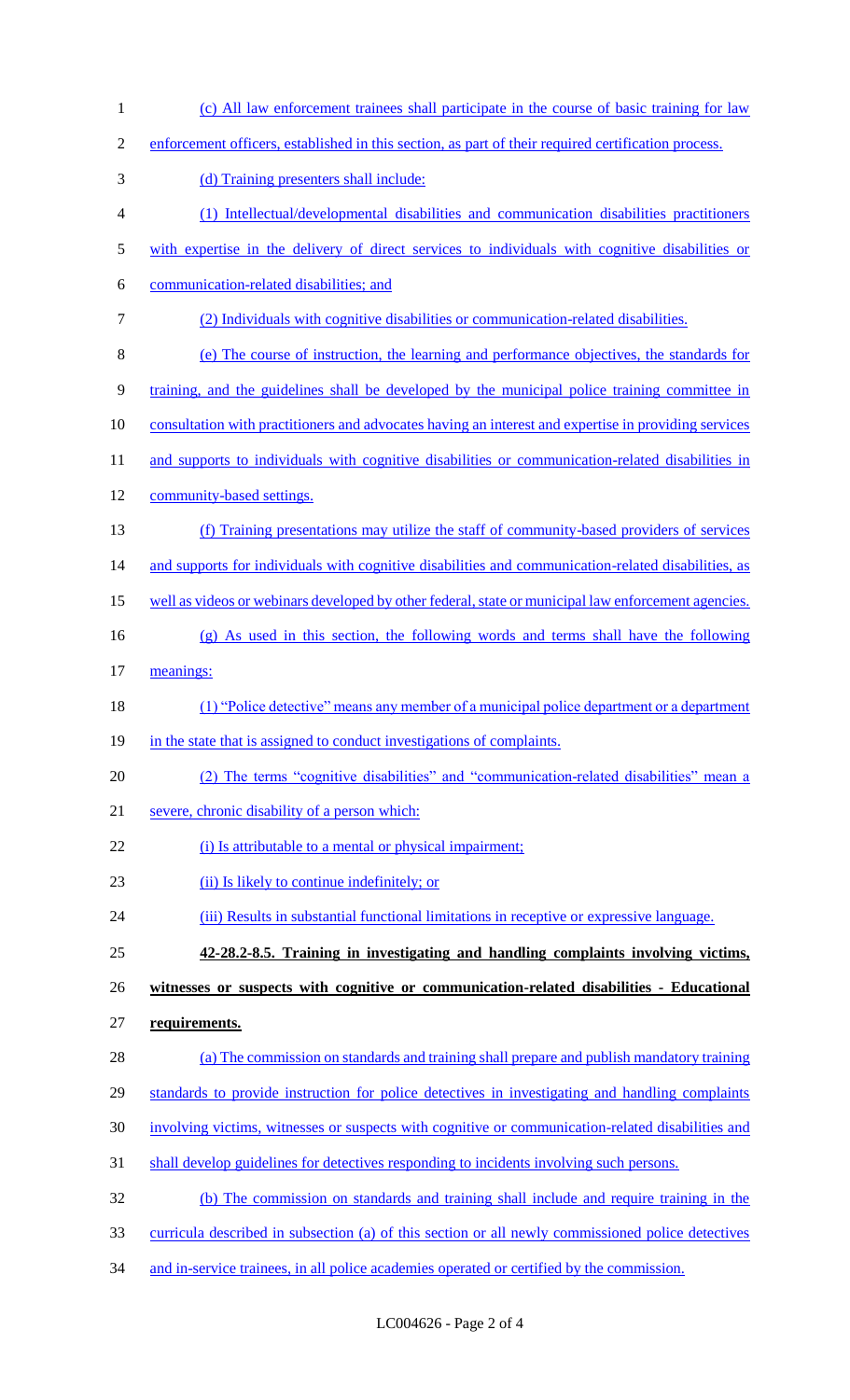| 1              | (c) Training presenters shall include:                                                               |
|----------------|------------------------------------------------------------------------------------------------------|
| $\mathfrak{2}$ | (1) Intellectual/developmental disabilities and communication disabilities practitioners             |
| $\mathfrak{Z}$ | with expertise in the delivery of direct services to individuals with cognitive disabilities or      |
| 4              | communication-related disabilities; and                                                              |
| $\mathfrak s$  | (2) Individuals with cognitive disabilities or communication-related disabilities.                   |
| 6              | (d) The course of instruction, the learning and performance objectives, the standards for            |
| 7              | training, and the guidelines shall be developed by the municipal police training committee in        |
| $8\,$          | consultation with practitioners and advocates having an interest and expertise in providing services |
| 9              | and supports to individuals with cognitive disabilities or communication-related disabilities in     |
| 10             | community-based settings.                                                                            |
| 11             | (e) Training presentations may utilize the staff of community-based providers of services            |
| 12             | and supports for individuals with cognitive disabilities and communication-related disabilities, as  |
| 13             | well as videos or webinars developed by other federal, state or municipal law enforcement agencies.  |
| 14             | (f) As used in this section, the following words and terms shall have the following                  |
| 15             | meanings:                                                                                            |
| 16             | (1) "Police detective" means any member of a municipal police department or a department             |
| 17             | in the state that is assigned to conduct investigations of complaints.                               |
| 18             | (2) The terms "cognitive disabilities" and "communication-related disabilities" mean, a              |
| 19             | severe, chronic disability of a person which:                                                        |
| 20             | (i) Is attributable to a mental or physical impairment;                                              |
| 21             | (ii) Is likely to continue indefinitely; or                                                          |
| 22             | (iii) Results in substantial functional limitations in receptive or expressive language.             |
| 23             | SECTION 2. This act shall take effect upon passage.                                                  |

 $\begin{minipage}{0.9\linewidth} \begin{tabular}{l} \hline \textbf{r} & \textbf{r} \\ \hline \textbf{r} & \textbf{r} \\ \hline \textbf{r} & \textbf{r} \\ \hline \textbf{r} & \textbf{r} \\ \hline \textbf{r} & \textbf{r} \\ \hline \textbf{r} & \textbf{r} \\ \hline \textbf{r} & \textbf{r} \\ \hline \textbf{r} & \textbf{r} \\ \hline \textbf{r} & \textbf{r} \\ \hline \textbf{r} & \textbf{r} \\ \hline \textbf{r} & \textbf{r} \\ \hline \textbf{r} & \text$ LC004626 ========